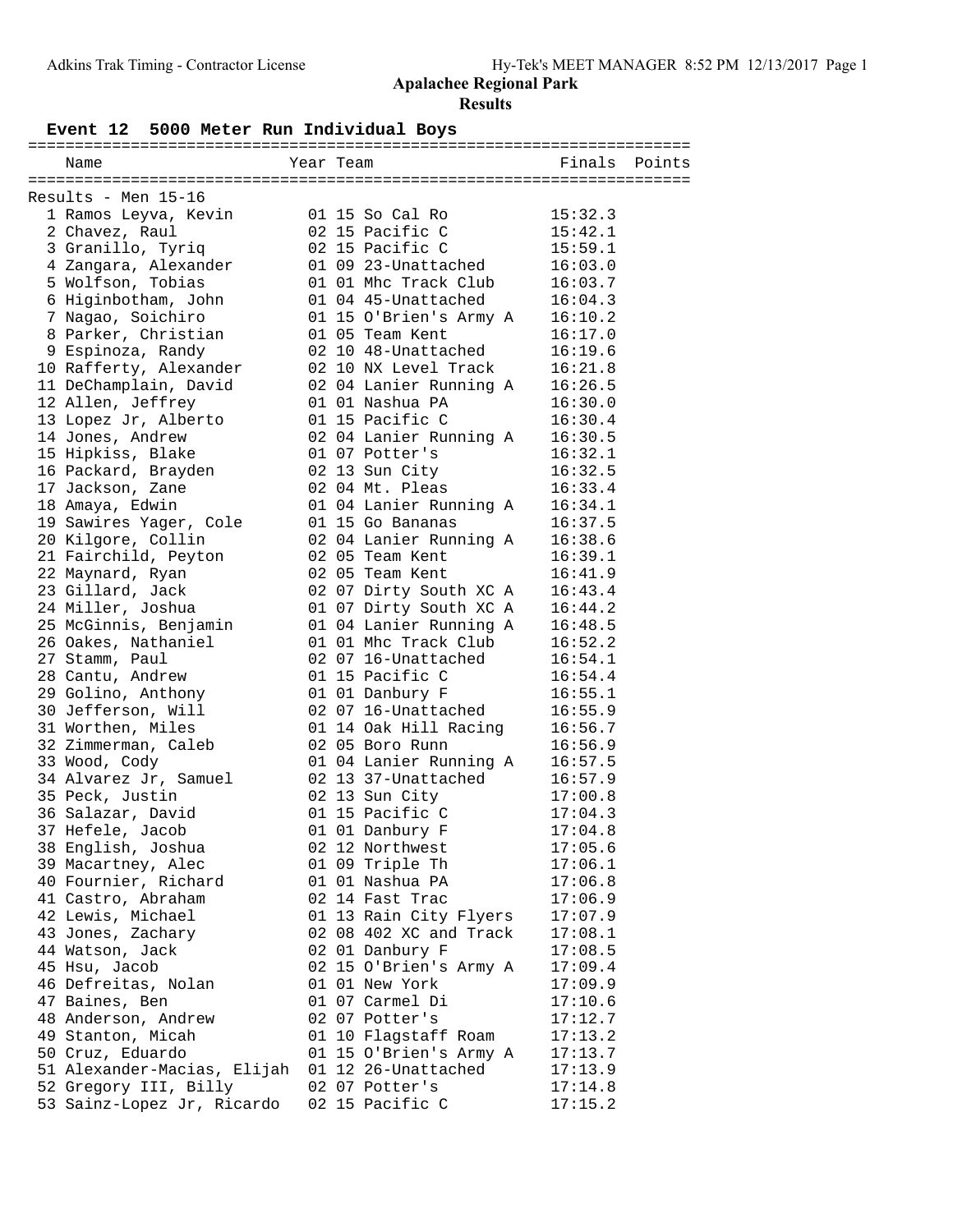| Event 12 5000 Meter Run Individual Boys |  |                                          |                    |
|-----------------------------------------|--|------------------------------------------|--------------------|
| 54 Sandoval Daniels, Ruben              |  | 02 10 32-Unattached                      | 17:15.3            |
| 55 Serrato, David                       |  | 02 12 43-Unattached                      | 17:15.3            |
| 56 Caldwell, Ryan                       |  | 01 01 Danbury F                          | 17:16.8            |
| 57 Cantine, Aidan                       |  | 01 13 Speed Unlimited                    | 17:16.8            |
| 58 Amburgy, Justin                      |  | 01 07 Potter's                           | 17:17.8            |
| 59 Morris, Alan                         |  | 01 07 Dirty South XC B                   | 17:18.0            |
| 60 Camuel, Benjamin                     |  | 01 05 41-Unattached                      | 17:18.1            |
| 61 Gonzalez, Dominic                    |  | 01 15 So Cal Ro                          | 17:18.6            |
| 62 Valencia, Leonardo                   |  | 02 15 So Cal Ro                          | 17:21.6            |
| 63 Cosner, Mason                        |  | 01 05 Team Kent                          | 17:21.8            |
| 64 Ruiz, Daniel                         |  | 01 04 45-Unattached                      | 17:23.6            |
| 65 Parent, Collin                       |  | 02 03 Richmond                           | 17:24.3            |
| 66 Juarez, Jodzuel                      |  | 02 10 Landshark                          | 17:24.7            |
| 67 Gomez, Henry                         |  | 01 12 43-Unattached                      | 17:26.2            |
| 68 Cosner, Christian                    |  | 01 05 Team Kent                          | 17:28.9            |
| 69 Chan, Ryan<br>70 Rickey, Quentin     |  | 02 15 O'Brien's Army A<br>01 13 Sun City | 17:30.2<br>17:34.5 |
| 71 Alvarez, Adrian                      |  | 01 15 Pacific C                          | 17:34.8            |
| 72 Joseph, Elian                        |  | 02 13 Speed Unlimited                    | 17:34.9            |
| 73 Egyhazi, Neil                        |  | 02 07 Dirty South XC B                   | 17:35.6            |
| 74 Dunaway, Lukas                       |  | 01 02 Get Fit Families                   | 17:35.9            |
| 75 Ocasio, Adam                         |  | 01 02 07-Unattached                      | 17:39.2            |
| 75 Heath, Carson                        |  | 02 07 16-Unattached                      | 17:39.2            |
| 77 Lumaye, Ben                          |  | 02 10 Kokopelli                          | 17:40.7            |
| 78 Flores, Marco                        |  | 01 04 East Jackson                       | 17:41.2            |
| 79 Roman, Nathan                        |  | 01 15 O'Brien's Army B                   | 17:41.3            |
| 80 Hanak, Will                          |  | 02 05 Team Kent                          | 17:42.3            |
| 81 Wood, Clayton                        |  | 01 06 River Cit                          | 17:42.9            |
| 82 Franco, Clayton                      |  | 02 14 Foothill Gold                      | 17:43.9            |
| 83 Amalfitano, Brennan                  |  | 01 01 Danbury F                          | 17:44.5            |
| 84 Morales, Max                         |  | 02 05 Team Kent                          | 17:45.2            |
| 85 Watson, Cameron                      |  | 02 04 South Geo                          | 17:46.1            |
| 86 Dassin, Theo                         |  | 01 01 06-Unattached                      | 17:47.1            |
| 87 Pacheco, Nicholas                    |  | 01 12 43-Unattached                      | 17:48.9            |
| 88 Fox, Payton                          |  | 01 03 Richmond                           | 17:50.8            |
| 89 Maher, Riley                         |  | 01 01 Green Mou                          | 17:51.9            |
| 90 Gadberry, Ian                        |  | 02 07 Cross Cou                          | 17:53.2            |
| 91 Burcham, Carter                      |  | 02 03 Richmond                           | 17:53.9            |
| 92 Adamski, Christopher                 |  | 01 01 Danbury F                          | 17:54.5            |
| 93 Lopez, Agustin                       |  | 02 09 27-Unattached                      | 17:56.0            |
| 94 O'Brien-Pifer, Nicholas              |  | 02 03 Fit 180 A                          | 17:56.6            |
| 95 Mudler, Kyle                         |  | 02 08 20-Unattached                      | 17:57.4            |
| 96 Flores, Ian<br>97 Bottomley, Carson  |  | 01 12 43-Unattached<br>01 01 Nashua PA   | 17:58.5<br>17:58.6 |
| 98 Robbins, Jonathan                    |  | 02 12 25-Unattached                      |                    |
| 99 Turner, Mason                        |  | 01 07 Cross Cou                          | 18:00.3<br>18:01.3 |
| 100 Ryan, JT                            |  | 01 02 04-Unattached                      | 18:01.3            |
| 101 Zheng, Max                          |  | 02 15 Pacific C                          | 18:01.7            |
| 102 Asplund, John                       |  | 02 07 Dirty South XC B                   | 18:02.9            |
| 103 Peterson, Luke                      |  | 02 09 23-Unattached                      | 18:04.1            |
| 104 Brown, Matthew                      |  | 02 04 Hart Beat                          | 18:04.4            |
| 105 Heaton, Braeden                     |  | 02 07 Cross Cou                          | 18:08.2            |
| 106 Archie, Carson                      |  | 02 04 Mt. Pleas                          | 18:09.0            |
| 107 Borders, Nicholas                   |  | 02 07 Dirty South XC B                   | 18:10.1            |
| 108 Gatwood, Wyatt                      |  | 01 05 Team Kent                          | 18:12.6            |
| 109 Jijon, Rafael                       |  | 02 14 Fast Trac                          | 18:13.4            |
|                                         |  |                                          |                    |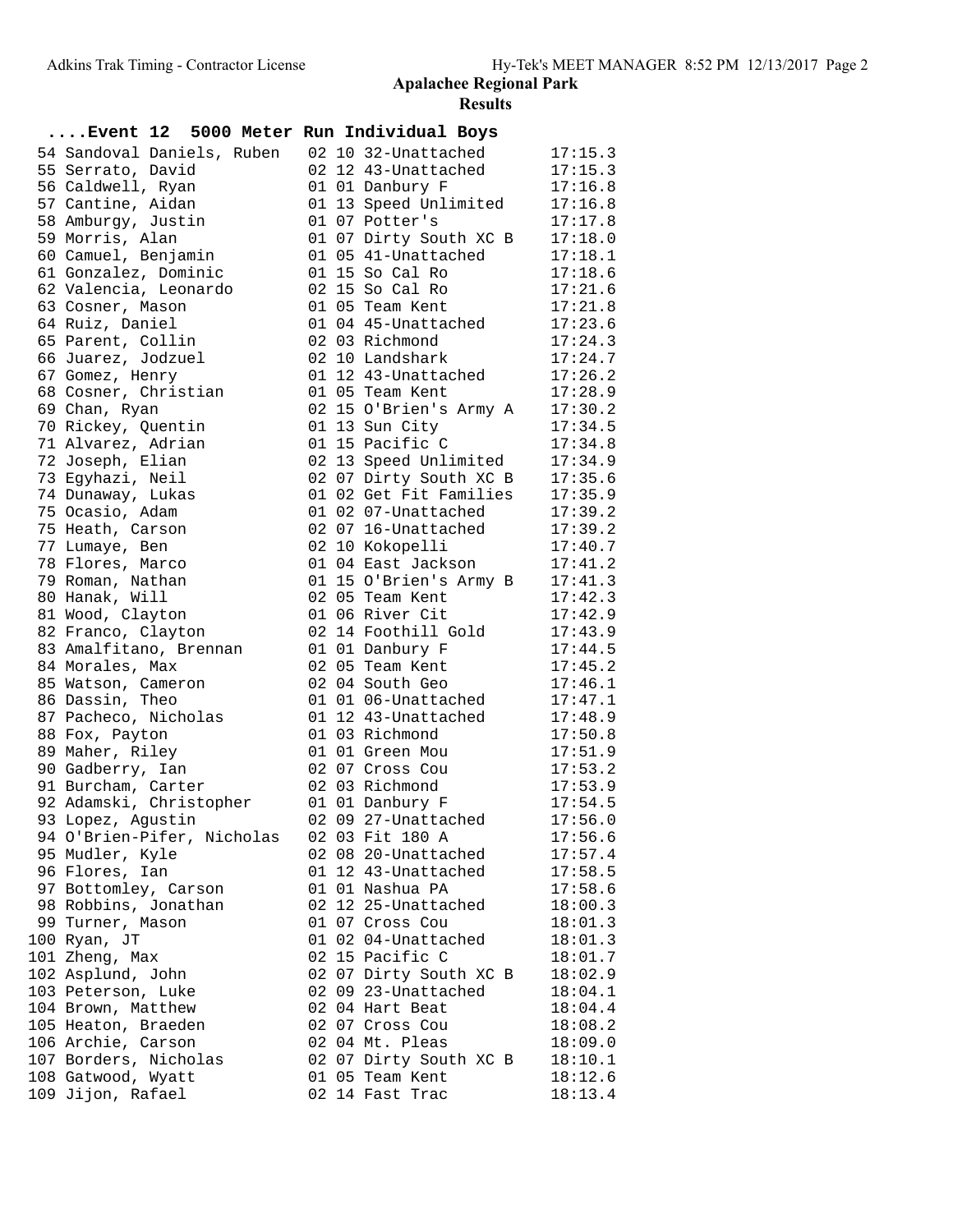| 01 12 SpeedKIDZ Elite 18:14.0<br>110 Brinkley, Duke<br>01 07 Dirty South XC B 18:14.0<br>111 Valentino, Peter<br>112 Infante, Daniel<br>02 04 Mt. Pleas<br>18:15.3<br>113 Martin, Patrick<br>01 01 Nashua PA<br>18:15.6<br>114 Golden, Jesse<br>02 07 IC Running Club<br>18:18.7<br>115 Adams, Anthony<br>02 07 Cross Cou<br>18:20.7<br>02 06 24-Unattached<br>116 Britt, Jacob<br>18:20.8<br>117 Lewis, Cole<br>02 03 Richmond<br>18:21.1<br>02 04 Lanier Running B<br>118 Robinson, Lance<br>18:21.2<br>02 03 Richmond<br>18:21.8<br>119 Runne, Austin<br>120 Donnelly, Brenden<br>01 07 Potter's<br>18:22.4<br>01 01 05-Unattached<br>121 Anziano, Dominic<br>02 09 23-Unattached 18:24.5<br>122 Misenhimer, Alex<br>18:28.8<br>123 Campbell, Evan<br>02 07 Potter's<br>02 05 Team Kent 18:31.2<br>124 Kinsey, Ben<br>125 Benson, Trevor<br>02 15 So Cal Ro 18:32.3<br>126 Lamour, Rock<br>01 01 Danbury F<br>01 04 Myrtle Be<br>127 Mohr, Michael<br>18:34.0<br>01 06 09-Unattached 18:34.8<br>128 Sabo, Douglas<br>01 06 24-Unattached 18:36.8<br>129 Ruth, Jonathon<br>130 Palma, Juan<br>02 14 Fast Trac 18:37.2<br>131 Fox, Adam<br>02 01 Danbury F 18:38.7<br>132 Bales, Wyatt<br>01 07 Cross Cou<br>02 01 Danbury F<br>18:39.9<br>18:40.7<br>133 Byrne, Aidan<br>134 Jalal, Kamal<br>02 12 Family Po<br>02 07 16-Unattached 18:42.2<br>135 Alderman, Andrew<br>136 Rosemark, Dylan<br>02 01 Danbury F 18:43.4<br>01 01 Nashua PA<br>18:43.4<br>137 Cosgrove, Sawyer<br>138 Otwell, Brandon<br>01 09 23-Unattached<br>02 03 Richmond<br>139 Neuwirth, Ben<br>18:47.2<br>01 09 23-Unattached 18:52.7<br>140 Sowerbutts, Nicholas<br>02 12 43-Unattached 18:54.1<br>141 DeCotis, Donald<br>142 Seals, Xavier<br>02 02 07-Unattached 18:56.5<br>143 Way, Jordan<br>02 07 Cross Cou 18:57.0<br>01 04 Mt. Pleas 18:57.1<br>01 02 Get Fit Families 18:57.9<br>02 13 37-Unattached 18:59.3<br>144 McElveen, Ben<br>145 Lemak, Tyler<br>146 Dorado, Dillon<br>02 09 23-Unattached 18:59.8<br>147 Willis, Morris<br>02 07 Cross Cou<br>148 McCarty, Hayden<br>19:03.1<br>01 01 Nashua PA<br>149 Solanki, Rohan<br>19:03.7<br>150 Abbey, Richard<br>01 13 North Ida<br>19:11.0<br>151 Collins, Matthew<br>02 06 24-Unattached<br>19:18.8<br>152 Fitchett, Matthew<br>01 03 Richmond<br>19:19.0<br>153 Berardi, Alex<br>01 05 Boro Runn<br>19:19.2<br>154 Lee, Carson<br>02 15 Mustang R<br>19:19.4<br>155 Civitella, Eric<br>01 01 Danbury F<br>19:19.7<br>156 Richardson Jr, Nathaniel<br>01 03 13-Unattached<br>19:21.9<br>02 03 On Track<br>157 Regan, John<br>19:22.3<br>158 Castillo, Tiler<br>02 06 24-Unattached<br>19:24.7<br>159 Dhaliwal, Vikram<br>01 01 Danbury F<br>19:25.2<br>01 12 43-Unattached<br>160 Flores, Gerald<br>19:31.7<br>161 Quintanar, Anthony<br>01 15 Pacific C<br>19:36.3<br>162 Boatman, Russell<br>01 09 27-Unattached<br>19:41.0<br>163 Saacke, Gavin<br>02 12 Katy Expr<br>19:41.9<br>164 Shipley, Thadeus<br>02 07 Potter's<br>19:43.5<br>165 Bowen, Jonah<br>02 03 13-Unattached<br>19:43.8 | Event 12 5000 Meter Run Individual Boys |  |  |
|---------------------------------------------------------------------------------------------------------------------------------------------------------------------------------------------------------------------------------------------------------------------------------------------------------------------------------------------------------------------------------------------------------------------------------------------------------------------------------------------------------------------------------------------------------------------------------------------------------------------------------------------------------------------------------------------------------------------------------------------------------------------------------------------------------------------------------------------------------------------------------------------------------------------------------------------------------------------------------------------------------------------------------------------------------------------------------------------------------------------------------------------------------------------------------------------------------------------------------------------------------------------------------------------------------------------------------------------------------------------------------------------------------------------------------------------------------------------------------------------------------------------------------------------------------------------------------------------------------------------------------------------------------------------------------------------------------------------------------------------------------------------------------------------------------------------------------------------------------------------------------------------------------------------------------------------------------------------------------------------------------------------------------------------------------------------------------------------------------------------------------------------------------------------------------------------------------------------------------------------------------------------------------------------------------------------------------------------------------------------------------------------------------------------------------------------------------------------------------------------------------------------------------------------------------------------------------------------------------------------------------------------------------------------------------------------------------------------------------------------------------------------------------------------------------------------------------------------------------------------------------------------------------------------------------------------------------------------------------------------------------------------------------|-----------------------------------------|--|--|
| 18:24.1<br>18:32.7<br>18:41.5<br>18:46.5                                                                                                                                                                                                                                                                                                                                                                                                                                                                                                                                                                                                                                                                                                                                                                                                                                                                                                                                                                                                                                                                                                                                                                                                                                                                                                                                                                                                                                                                                                                                                                                                                                                                                                                                                                                                                                                                                                                                                                                                                                                                                                                                                                                                                                                                                                                                                                                                                                                                                                                                                                                                                                                                                                                                                                                                                                                                                                                                                                                        |                                         |  |  |
|                                                                                                                                                                                                                                                                                                                                                                                                                                                                                                                                                                                                                                                                                                                                                                                                                                                                                                                                                                                                                                                                                                                                                                                                                                                                                                                                                                                                                                                                                                                                                                                                                                                                                                                                                                                                                                                                                                                                                                                                                                                                                                                                                                                                                                                                                                                                                                                                                                                                                                                                                                                                                                                                                                                                                                                                                                                                                                                                                                                                                                 |                                         |  |  |
|                                                                                                                                                                                                                                                                                                                                                                                                                                                                                                                                                                                                                                                                                                                                                                                                                                                                                                                                                                                                                                                                                                                                                                                                                                                                                                                                                                                                                                                                                                                                                                                                                                                                                                                                                                                                                                                                                                                                                                                                                                                                                                                                                                                                                                                                                                                                                                                                                                                                                                                                                                                                                                                                                                                                                                                                                                                                                                                                                                                                                                 |                                         |  |  |
|                                                                                                                                                                                                                                                                                                                                                                                                                                                                                                                                                                                                                                                                                                                                                                                                                                                                                                                                                                                                                                                                                                                                                                                                                                                                                                                                                                                                                                                                                                                                                                                                                                                                                                                                                                                                                                                                                                                                                                                                                                                                                                                                                                                                                                                                                                                                                                                                                                                                                                                                                                                                                                                                                                                                                                                                                                                                                                                                                                                                                                 |                                         |  |  |
|                                                                                                                                                                                                                                                                                                                                                                                                                                                                                                                                                                                                                                                                                                                                                                                                                                                                                                                                                                                                                                                                                                                                                                                                                                                                                                                                                                                                                                                                                                                                                                                                                                                                                                                                                                                                                                                                                                                                                                                                                                                                                                                                                                                                                                                                                                                                                                                                                                                                                                                                                                                                                                                                                                                                                                                                                                                                                                                                                                                                                                 |                                         |  |  |
|                                                                                                                                                                                                                                                                                                                                                                                                                                                                                                                                                                                                                                                                                                                                                                                                                                                                                                                                                                                                                                                                                                                                                                                                                                                                                                                                                                                                                                                                                                                                                                                                                                                                                                                                                                                                                                                                                                                                                                                                                                                                                                                                                                                                                                                                                                                                                                                                                                                                                                                                                                                                                                                                                                                                                                                                                                                                                                                                                                                                                                 |                                         |  |  |
|                                                                                                                                                                                                                                                                                                                                                                                                                                                                                                                                                                                                                                                                                                                                                                                                                                                                                                                                                                                                                                                                                                                                                                                                                                                                                                                                                                                                                                                                                                                                                                                                                                                                                                                                                                                                                                                                                                                                                                                                                                                                                                                                                                                                                                                                                                                                                                                                                                                                                                                                                                                                                                                                                                                                                                                                                                                                                                                                                                                                                                 |                                         |  |  |
|                                                                                                                                                                                                                                                                                                                                                                                                                                                                                                                                                                                                                                                                                                                                                                                                                                                                                                                                                                                                                                                                                                                                                                                                                                                                                                                                                                                                                                                                                                                                                                                                                                                                                                                                                                                                                                                                                                                                                                                                                                                                                                                                                                                                                                                                                                                                                                                                                                                                                                                                                                                                                                                                                                                                                                                                                                                                                                                                                                                                                                 |                                         |  |  |
|                                                                                                                                                                                                                                                                                                                                                                                                                                                                                                                                                                                                                                                                                                                                                                                                                                                                                                                                                                                                                                                                                                                                                                                                                                                                                                                                                                                                                                                                                                                                                                                                                                                                                                                                                                                                                                                                                                                                                                                                                                                                                                                                                                                                                                                                                                                                                                                                                                                                                                                                                                                                                                                                                                                                                                                                                                                                                                                                                                                                                                 |                                         |  |  |
|                                                                                                                                                                                                                                                                                                                                                                                                                                                                                                                                                                                                                                                                                                                                                                                                                                                                                                                                                                                                                                                                                                                                                                                                                                                                                                                                                                                                                                                                                                                                                                                                                                                                                                                                                                                                                                                                                                                                                                                                                                                                                                                                                                                                                                                                                                                                                                                                                                                                                                                                                                                                                                                                                                                                                                                                                                                                                                                                                                                                                                 |                                         |  |  |
|                                                                                                                                                                                                                                                                                                                                                                                                                                                                                                                                                                                                                                                                                                                                                                                                                                                                                                                                                                                                                                                                                                                                                                                                                                                                                                                                                                                                                                                                                                                                                                                                                                                                                                                                                                                                                                                                                                                                                                                                                                                                                                                                                                                                                                                                                                                                                                                                                                                                                                                                                                                                                                                                                                                                                                                                                                                                                                                                                                                                                                 |                                         |  |  |
|                                                                                                                                                                                                                                                                                                                                                                                                                                                                                                                                                                                                                                                                                                                                                                                                                                                                                                                                                                                                                                                                                                                                                                                                                                                                                                                                                                                                                                                                                                                                                                                                                                                                                                                                                                                                                                                                                                                                                                                                                                                                                                                                                                                                                                                                                                                                                                                                                                                                                                                                                                                                                                                                                                                                                                                                                                                                                                                                                                                                                                 |                                         |  |  |
|                                                                                                                                                                                                                                                                                                                                                                                                                                                                                                                                                                                                                                                                                                                                                                                                                                                                                                                                                                                                                                                                                                                                                                                                                                                                                                                                                                                                                                                                                                                                                                                                                                                                                                                                                                                                                                                                                                                                                                                                                                                                                                                                                                                                                                                                                                                                                                                                                                                                                                                                                                                                                                                                                                                                                                                                                                                                                                                                                                                                                                 |                                         |  |  |
|                                                                                                                                                                                                                                                                                                                                                                                                                                                                                                                                                                                                                                                                                                                                                                                                                                                                                                                                                                                                                                                                                                                                                                                                                                                                                                                                                                                                                                                                                                                                                                                                                                                                                                                                                                                                                                                                                                                                                                                                                                                                                                                                                                                                                                                                                                                                                                                                                                                                                                                                                                                                                                                                                                                                                                                                                                                                                                                                                                                                                                 |                                         |  |  |
|                                                                                                                                                                                                                                                                                                                                                                                                                                                                                                                                                                                                                                                                                                                                                                                                                                                                                                                                                                                                                                                                                                                                                                                                                                                                                                                                                                                                                                                                                                                                                                                                                                                                                                                                                                                                                                                                                                                                                                                                                                                                                                                                                                                                                                                                                                                                                                                                                                                                                                                                                                                                                                                                                                                                                                                                                                                                                                                                                                                                                                 |                                         |  |  |
|                                                                                                                                                                                                                                                                                                                                                                                                                                                                                                                                                                                                                                                                                                                                                                                                                                                                                                                                                                                                                                                                                                                                                                                                                                                                                                                                                                                                                                                                                                                                                                                                                                                                                                                                                                                                                                                                                                                                                                                                                                                                                                                                                                                                                                                                                                                                                                                                                                                                                                                                                                                                                                                                                                                                                                                                                                                                                                                                                                                                                                 |                                         |  |  |
|                                                                                                                                                                                                                                                                                                                                                                                                                                                                                                                                                                                                                                                                                                                                                                                                                                                                                                                                                                                                                                                                                                                                                                                                                                                                                                                                                                                                                                                                                                                                                                                                                                                                                                                                                                                                                                                                                                                                                                                                                                                                                                                                                                                                                                                                                                                                                                                                                                                                                                                                                                                                                                                                                                                                                                                                                                                                                                                                                                                                                                 |                                         |  |  |
|                                                                                                                                                                                                                                                                                                                                                                                                                                                                                                                                                                                                                                                                                                                                                                                                                                                                                                                                                                                                                                                                                                                                                                                                                                                                                                                                                                                                                                                                                                                                                                                                                                                                                                                                                                                                                                                                                                                                                                                                                                                                                                                                                                                                                                                                                                                                                                                                                                                                                                                                                                                                                                                                                                                                                                                                                                                                                                                                                                                                                                 |                                         |  |  |
|                                                                                                                                                                                                                                                                                                                                                                                                                                                                                                                                                                                                                                                                                                                                                                                                                                                                                                                                                                                                                                                                                                                                                                                                                                                                                                                                                                                                                                                                                                                                                                                                                                                                                                                                                                                                                                                                                                                                                                                                                                                                                                                                                                                                                                                                                                                                                                                                                                                                                                                                                                                                                                                                                                                                                                                                                                                                                                                                                                                                                                 |                                         |  |  |
|                                                                                                                                                                                                                                                                                                                                                                                                                                                                                                                                                                                                                                                                                                                                                                                                                                                                                                                                                                                                                                                                                                                                                                                                                                                                                                                                                                                                                                                                                                                                                                                                                                                                                                                                                                                                                                                                                                                                                                                                                                                                                                                                                                                                                                                                                                                                                                                                                                                                                                                                                                                                                                                                                                                                                                                                                                                                                                                                                                                                                                 |                                         |  |  |
|                                                                                                                                                                                                                                                                                                                                                                                                                                                                                                                                                                                                                                                                                                                                                                                                                                                                                                                                                                                                                                                                                                                                                                                                                                                                                                                                                                                                                                                                                                                                                                                                                                                                                                                                                                                                                                                                                                                                                                                                                                                                                                                                                                                                                                                                                                                                                                                                                                                                                                                                                                                                                                                                                                                                                                                                                                                                                                                                                                                                                                 |                                         |  |  |
|                                                                                                                                                                                                                                                                                                                                                                                                                                                                                                                                                                                                                                                                                                                                                                                                                                                                                                                                                                                                                                                                                                                                                                                                                                                                                                                                                                                                                                                                                                                                                                                                                                                                                                                                                                                                                                                                                                                                                                                                                                                                                                                                                                                                                                                                                                                                                                                                                                                                                                                                                                                                                                                                                                                                                                                                                                                                                                                                                                                                                                 |                                         |  |  |
|                                                                                                                                                                                                                                                                                                                                                                                                                                                                                                                                                                                                                                                                                                                                                                                                                                                                                                                                                                                                                                                                                                                                                                                                                                                                                                                                                                                                                                                                                                                                                                                                                                                                                                                                                                                                                                                                                                                                                                                                                                                                                                                                                                                                                                                                                                                                                                                                                                                                                                                                                                                                                                                                                                                                                                                                                                                                                                                                                                                                                                 |                                         |  |  |
|                                                                                                                                                                                                                                                                                                                                                                                                                                                                                                                                                                                                                                                                                                                                                                                                                                                                                                                                                                                                                                                                                                                                                                                                                                                                                                                                                                                                                                                                                                                                                                                                                                                                                                                                                                                                                                                                                                                                                                                                                                                                                                                                                                                                                                                                                                                                                                                                                                                                                                                                                                                                                                                                                                                                                                                                                                                                                                                                                                                                                                 |                                         |  |  |
|                                                                                                                                                                                                                                                                                                                                                                                                                                                                                                                                                                                                                                                                                                                                                                                                                                                                                                                                                                                                                                                                                                                                                                                                                                                                                                                                                                                                                                                                                                                                                                                                                                                                                                                                                                                                                                                                                                                                                                                                                                                                                                                                                                                                                                                                                                                                                                                                                                                                                                                                                                                                                                                                                                                                                                                                                                                                                                                                                                                                                                 |                                         |  |  |
|                                                                                                                                                                                                                                                                                                                                                                                                                                                                                                                                                                                                                                                                                                                                                                                                                                                                                                                                                                                                                                                                                                                                                                                                                                                                                                                                                                                                                                                                                                                                                                                                                                                                                                                                                                                                                                                                                                                                                                                                                                                                                                                                                                                                                                                                                                                                                                                                                                                                                                                                                                                                                                                                                                                                                                                                                                                                                                                                                                                                                                 |                                         |  |  |
|                                                                                                                                                                                                                                                                                                                                                                                                                                                                                                                                                                                                                                                                                                                                                                                                                                                                                                                                                                                                                                                                                                                                                                                                                                                                                                                                                                                                                                                                                                                                                                                                                                                                                                                                                                                                                                                                                                                                                                                                                                                                                                                                                                                                                                                                                                                                                                                                                                                                                                                                                                                                                                                                                                                                                                                                                                                                                                                                                                                                                                 |                                         |  |  |
|                                                                                                                                                                                                                                                                                                                                                                                                                                                                                                                                                                                                                                                                                                                                                                                                                                                                                                                                                                                                                                                                                                                                                                                                                                                                                                                                                                                                                                                                                                                                                                                                                                                                                                                                                                                                                                                                                                                                                                                                                                                                                                                                                                                                                                                                                                                                                                                                                                                                                                                                                                                                                                                                                                                                                                                                                                                                                                                                                                                                                                 |                                         |  |  |
|                                                                                                                                                                                                                                                                                                                                                                                                                                                                                                                                                                                                                                                                                                                                                                                                                                                                                                                                                                                                                                                                                                                                                                                                                                                                                                                                                                                                                                                                                                                                                                                                                                                                                                                                                                                                                                                                                                                                                                                                                                                                                                                                                                                                                                                                                                                                                                                                                                                                                                                                                                                                                                                                                                                                                                                                                                                                                                                                                                                                                                 |                                         |  |  |
|                                                                                                                                                                                                                                                                                                                                                                                                                                                                                                                                                                                                                                                                                                                                                                                                                                                                                                                                                                                                                                                                                                                                                                                                                                                                                                                                                                                                                                                                                                                                                                                                                                                                                                                                                                                                                                                                                                                                                                                                                                                                                                                                                                                                                                                                                                                                                                                                                                                                                                                                                                                                                                                                                                                                                                                                                                                                                                                                                                                                                                 |                                         |  |  |
|                                                                                                                                                                                                                                                                                                                                                                                                                                                                                                                                                                                                                                                                                                                                                                                                                                                                                                                                                                                                                                                                                                                                                                                                                                                                                                                                                                                                                                                                                                                                                                                                                                                                                                                                                                                                                                                                                                                                                                                                                                                                                                                                                                                                                                                                                                                                                                                                                                                                                                                                                                                                                                                                                                                                                                                                                                                                                                                                                                                                                                 |                                         |  |  |
|                                                                                                                                                                                                                                                                                                                                                                                                                                                                                                                                                                                                                                                                                                                                                                                                                                                                                                                                                                                                                                                                                                                                                                                                                                                                                                                                                                                                                                                                                                                                                                                                                                                                                                                                                                                                                                                                                                                                                                                                                                                                                                                                                                                                                                                                                                                                                                                                                                                                                                                                                                                                                                                                                                                                                                                                                                                                                                                                                                                                                                 |                                         |  |  |
|                                                                                                                                                                                                                                                                                                                                                                                                                                                                                                                                                                                                                                                                                                                                                                                                                                                                                                                                                                                                                                                                                                                                                                                                                                                                                                                                                                                                                                                                                                                                                                                                                                                                                                                                                                                                                                                                                                                                                                                                                                                                                                                                                                                                                                                                                                                                                                                                                                                                                                                                                                                                                                                                                                                                                                                                                                                                                                                                                                                                                                 |                                         |  |  |
|                                                                                                                                                                                                                                                                                                                                                                                                                                                                                                                                                                                                                                                                                                                                                                                                                                                                                                                                                                                                                                                                                                                                                                                                                                                                                                                                                                                                                                                                                                                                                                                                                                                                                                                                                                                                                                                                                                                                                                                                                                                                                                                                                                                                                                                                                                                                                                                                                                                                                                                                                                                                                                                                                                                                                                                                                                                                                                                                                                                                                                 |                                         |  |  |
|                                                                                                                                                                                                                                                                                                                                                                                                                                                                                                                                                                                                                                                                                                                                                                                                                                                                                                                                                                                                                                                                                                                                                                                                                                                                                                                                                                                                                                                                                                                                                                                                                                                                                                                                                                                                                                                                                                                                                                                                                                                                                                                                                                                                                                                                                                                                                                                                                                                                                                                                                                                                                                                                                                                                                                                                                                                                                                                                                                                                                                 |                                         |  |  |
|                                                                                                                                                                                                                                                                                                                                                                                                                                                                                                                                                                                                                                                                                                                                                                                                                                                                                                                                                                                                                                                                                                                                                                                                                                                                                                                                                                                                                                                                                                                                                                                                                                                                                                                                                                                                                                                                                                                                                                                                                                                                                                                                                                                                                                                                                                                                                                                                                                                                                                                                                                                                                                                                                                                                                                                                                                                                                                                                                                                                                                 |                                         |  |  |
|                                                                                                                                                                                                                                                                                                                                                                                                                                                                                                                                                                                                                                                                                                                                                                                                                                                                                                                                                                                                                                                                                                                                                                                                                                                                                                                                                                                                                                                                                                                                                                                                                                                                                                                                                                                                                                                                                                                                                                                                                                                                                                                                                                                                                                                                                                                                                                                                                                                                                                                                                                                                                                                                                                                                                                                                                                                                                                                                                                                                                                 |                                         |  |  |
|                                                                                                                                                                                                                                                                                                                                                                                                                                                                                                                                                                                                                                                                                                                                                                                                                                                                                                                                                                                                                                                                                                                                                                                                                                                                                                                                                                                                                                                                                                                                                                                                                                                                                                                                                                                                                                                                                                                                                                                                                                                                                                                                                                                                                                                                                                                                                                                                                                                                                                                                                                                                                                                                                                                                                                                                                                                                                                                                                                                                                                 |                                         |  |  |
|                                                                                                                                                                                                                                                                                                                                                                                                                                                                                                                                                                                                                                                                                                                                                                                                                                                                                                                                                                                                                                                                                                                                                                                                                                                                                                                                                                                                                                                                                                                                                                                                                                                                                                                                                                                                                                                                                                                                                                                                                                                                                                                                                                                                                                                                                                                                                                                                                                                                                                                                                                                                                                                                                                                                                                                                                                                                                                                                                                                                                                 |                                         |  |  |
|                                                                                                                                                                                                                                                                                                                                                                                                                                                                                                                                                                                                                                                                                                                                                                                                                                                                                                                                                                                                                                                                                                                                                                                                                                                                                                                                                                                                                                                                                                                                                                                                                                                                                                                                                                                                                                                                                                                                                                                                                                                                                                                                                                                                                                                                                                                                                                                                                                                                                                                                                                                                                                                                                                                                                                                                                                                                                                                                                                                                                                 |                                         |  |  |
|                                                                                                                                                                                                                                                                                                                                                                                                                                                                                                                                                                                                                                                                                                                                                                                                                                                                                                                                                                                                                                                                                                                                                                                                                                                                                                                                                                                                                                                                                                                                                                                                                                                                                                                                                                                                                                                                                                                                                                                                                                                                                                                                                                                                                                                                                                                                                                                                                                                                                                                                                                                                                                                                                                                                                                                                                                                                                                                                                                                                                                 |                                         |  |  |
|                                                                                                                                                                                                                                                                                                                                                                                                                                                                                                                                                                                                                                                                                                                                                                                                                                                                                                                                                                                                                                                                                                                                                                                                                                                                                                                                                                                                                                                                                                                                                                                                                                                                                                                                                                                                                                                                                                                                                                                                                                                                                                                                                                                                                                                                                                                                                                                                                                                                                                                                                                                                                                                                                                                                                                                                                                                                                                                                                                                                                                 |                                         |  |  |
|                                                                                                                                                                                                                                                                                                                                                                                                                                                                                                                                                                                                                                                                                                                                                                                                                                                                                                                                                                                                                                                                                                                                                                                                                                                                                                                                                                                                                                                                                                                                                                                                                                                                                                                                                                                                                                                                                                                                                                                                                                                                                                                                                                                                                                                                                                                                                                                                                                                                                                                                                                                                                                                                                                                                                                                                                                                                                                                                                                                                                                 |                                         |  |  |
|                                                                                                                                                                                                                                                                                                                                                                                                                                                                                                                                                                                                                                                                                                                                                                                                                                                                                                                                                                                                                                                                                                                                                                                                                                                                                                                                                                                                                                                                                                                                                                                                                                                                                                                                                                                                                                                                                                                                                                                                                                                                                                                                                                                                                                                                                                                                                                                                                                                                                                                                                                                                                                                                                                                                                                                                                                                                                                                                                                                                                                 |                                         |  |  |
|                                                                                                                                                                                                                                                                                                                                                                                                                                                                                                                                                                                                                                                                                                                                                                                                                                                                                                                                                                                                                                                                                                                                                                                                                                                                                                                                                                                                                                                                                                                                                                                                                                                                                                                                                                                                                                                                                                                                                                                                                                                                                                                                                                                                                                                                                                                                                                                                                                                                                                                                                                                                                                                                                                                                                                                                                                                                                                                                                                                                                                 |                                         |  |  |
|                                                                                                                                                                                                                                                                                                                                                                                                                                                                                                                                                                                                                                                                                                                                                                                                                                                                                                                                                                                                                                                                                                                                                                                                                                                                                                                                                                                                                                                                                                                                                                                                                                                                                                                                                                                                                                                                                                                                                                                                                                                                                                                                                                                                                                                                                                                                                                                                                                                                                                                                                                                                                                                                                                                                                                                                                                                                                                                                                                                                                                 |                                         |  |  |
|                                                                                                                                                                                                                                                                                                                                                                                                                                                                                                                                                                                                                                                                                                                                                                                                                                                                                                                                                                                                                                                                                                                                                                                                                                                                                                                                                                                                                                                                                                                                                                                                                                                                                                                                                                                                                                                                                                                                                                                                                                                                                                                                                                                                                                                                                                                                                                                                                                                                                                                                                                                                                                                                                                                                                                                                                                                                                                                                                                                                                                 |                                         |  |  |
|                                                                                                                                                                                                                                                                                                                                                                                                                                                                                                                                                                                                                                                                                                                                                                                                                                                                                                                                                                                                                                                                                                                                                                                                                                                                                                                                                                                                                                                                                                                                                                                                                                                                                                                                                                                                                                                                                                                                                                                                                                                                                                                                                                                                                                                                                                                                                                                                                                                                                                                                                                                                                                                                                                                                                                                                                                                                                                                                                                                                                                 |                                         |  |  |
|                                                                                                                                                                                                                                                                                                                                                                                                                                                                                                                                                                                                                                                                                                                                                                                                                                                                                                                                                                                                                                                                                                                                                                                                                                                                                                                                                                                                                                                                                                                                                                                                                                                                                                                                                                                                                                                                                                                                                                                                                                                                                                                                                                                                                                                                                                                                                                                                                                                                                                                                                                                                                                                                                                                                                                                                                                                                                                                                                                                                                                 |                                         |  |  |
|                                                                                                                                                                                                                                                                                                                                                                                                                                                                                                                                                                                                                                                                                                                                                                                                                                                                                                                                                                                                                                                                                                                                                                                                                                                                                                                                                                                                                                                                                                                                                                                                                                                                                                                                                                                                                                                                                                                                                                                                                                                                                                                                                                                                                                                                                                                                                                                                                                                                                                                                                                                                                                                                                                                                                                                                                                                                                                                                                                                                                                 |                                         |  |  |
|                                                                                                                                                                                                                                                                                                                                                                                                                                                                                                                                                                                                                                                                                                                                                                                                                                                                                                                                                                                                                                                                                                                                                                                                                                                                                                                                                                                                                                                                                                                                                                                                                                                                                                                                                                                                                                                                                                                                                                                                                                                                                                                                                                                                                                                                                                                                                                                                                                                                                                                                                                                                                                                                                                                                                                                                                                                                                                                                                                                                                                 |                                         |  |  |
|                                                                                                                                                                                                                                                                                                                                                                                                                                                                                                                                                                                                                                                                                                                                                                                                                                                                                                                                                                                                                                                                                                                                                                                                                                                                                                                                                                                                                                                                                                                                                                                                                                                                                                                                                                                                                                                                                                                                                                                                                                                                                                                                                                                                                                                                                                                                                                                                                                                                                                                                                                                                                                                                                                                                                                                                                                                                                                                                                                                                                                 |                                         |  |  |
|                                                                                                                                                                                                                                                                                                                                                                                                                                                                                                                                                                                                                                                                                                                                                                                                                                                                                                                                                                                                                                                                                                                                                                                                                                                                                                                                                                                                                                                                                                                                                                                                                                                                                                                                                                                                                                                                                                                                                                                                                                                                                                                                                                                                                                                                                                                                                                                                                                                                                                                                                                                                                                                                                                                                                                                                                                                                                                                                                                                                                                 |                                         |  |  |
|                                                                                                                                                                                                                                                                                                                                                                                                                                                                                                                                                                                                                                                                                                                                                                                                                                                                                                                                                                                                                                                                                                                                                                                                                                                                                                                                                                                                                                                                                                                                                                                                                                                                                                                                                                                                                                                                                                                                                                                                                                                                                                                                                                                                                                                                                                                                                                                                                                                                                                                                                                                                                                                                                                                                                                                                                                                                                                                                                                                                                                 |                                         |  |  |
|                                                                                                                                                                                                                                                                                                                                                                                                                                                                                                                                                                                                                                                                                                                                                                                                                                                                                                                                                                                                                                                                                                                                                                                                                                                                                                                                                                                                                                                                                                                                                                                                                                                                                                                                                                                                                                                                                                                                                                                                                                                                                                                                                                                                                                                                                                                                                                                                                                                                                                                                                                                                                                                                                                                                                                                                                                                                                                                                                                                                                                 |                                         |  |  |
|                                                                                                                                                                                                                                                                                                                                                                                                                                                                                                                                                                                                                                                                                                                                                                                                                                                                                                                                                                                                                                                                                                                                                                                                                                                                                                                                                                                                                                                                                                                                                                                                                                                                                                                                                                                                                                                                                                                                                                                                                                                                                                                                                                                                                                                                                                                                                                                                                                                                                                                                                                                                                                                                                                                                                                                                                                                                                                                                                                                                                                 |                                         |  |  |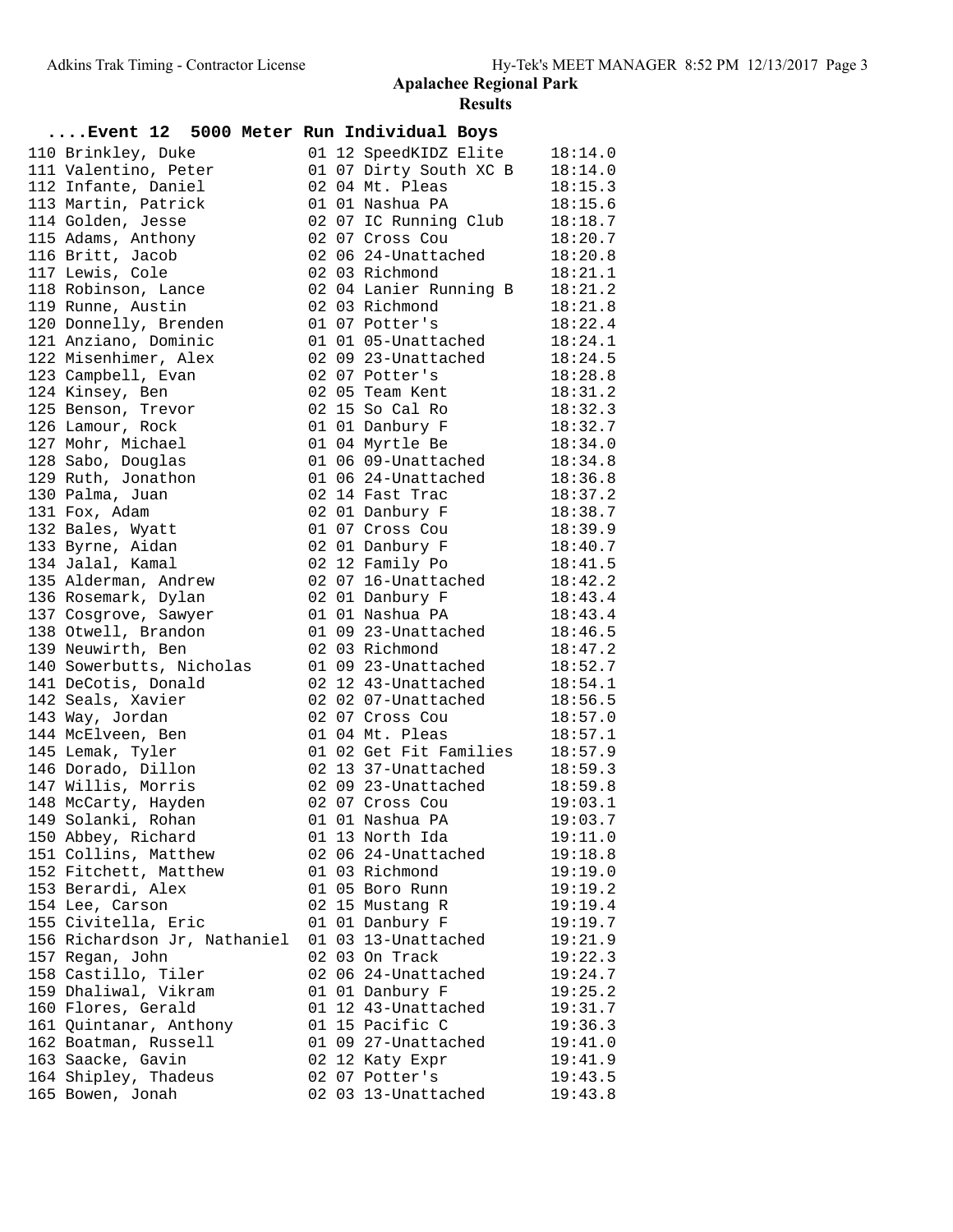| Event 12 5000 Meter Run Individual Boys      |           |                                |         |               |
|----------------------------------------------|-----------|--------------------------------|---------|---------------|
| 166 Sullivan, Nathaniel 02 10 Flagstaff Roam |           |                                | 19:45.4 |               |
| 167 Patrick, William                         |           | 02 05 Boro Runn                | 19:49.4 |               |
| 168 Lazenby, Jackson                         |           | 01 04 Lanier Running B         | 19:51.1 |               |
| 169 Flores, Nicholas                         |           | 02 12 43-Unattached            | 19:52.3 |               |
| 170 Smith, Austyn                            |           | 01 09 Ejc Track A              | 20:00.8 |               |
| 171 Copeland, Micah                          |           | 02 09 Ejc Track A              | 20:02.9 |               |
| 172 Broening, Maximilian                     |           | 01 03 Richmond                 | 20:03.5 |               |
| 173 Rubio, Caleb                             |           | 01 16 Miami Eli                | 20:06.8 |               |
| 174 Stevenson, Eli                           |           | 01 06 Stones Ri                | 20:14.9 |               |
| 175 Maloney, Drake                           |           | 01 15 O'Brien's Army A         | 20:19.7 |               |
| 176 Conville, Ethan                          |           | 02 03 Harrisbur                | 20:25.1 |               |
| 177 Fountain, James                          |           | 01 12 Beaumont Track           | 20:28.8 |               |
| 178 Jolley, Tanner                           |           | 01 09 Ejc Track A              | 20:32.5 |               |
| 179 Husband, Patrick                         |           | 02 13 Spokane M                | 20:36.5 |               |
| 180 Shatara, James                           |           | 02 12 Northwest                | 20:40.2 |               |
| 181 Sanipara, Neil                           |           | 02 06 24-Unattached            | 20:40.7 |               |
| 182 Tovar, Joshua                            |           | 02 16 Miami Eli                | 21:11.0 |               |
| 183 Dubasak Jr, Jacob                        |           | 01 09 23-Unattached            | 21:25.7 |               |
|                                              |           | 01 06 Stones Ri                |         |               |
| 184 Melton, Jacob                            |           |                                | 21:26.9 |               |
| 185 Woest, Miles                             |           | 02 12 Track Hou                | 21:41.5 |               |
| 186 Hill, Slater                             |           | 02 10 NX Level Track           | 21:45.4 |               |
| 187 Cecce, Logan                             |           | 02 02 Southern                 | 21:57.6 |               |
| 188 Taylor II, Steven                        |           | 02 12 Track Hou                | 21:57.9 |               |
| 189 Todd, Austin                             |           | $02$ 09 Ejc Track A            | 22:08.4 |               |
| 190 Jackson, Jayden                          |           | 02 02 Southern                 | 22:15.2 |               |
| 191 Price, Jackson                           |           | 02 03 Hurley YMCA              | 22:34.5 |               |
| 192 Sluiter, Justin                          |           | 02 03 Fit 180 A                | 23:44.1 |               |
| 193 Davies, Devin                            |           | 01 09 23-Unattached 23:54.1    |         |               |
| 194 Zachgo, Alex                             |           | 01 09 Ejc Track B              | 24:36.5 |               |
| Event 12 5000 Meter Run Individual Boys      |           |                                |         |               |
|                                              | Year Team |                                |         | Finals Points |
| Name                                         |           |                                |         |               |
| Results - Men 17-18                          |           |                                |         |               |
| 1 Mathews, Austin<br>2 Ikenberry, Jack       |           | 00 05 41-Unattached 15:41.0    |         |               |
|                                              |           | 00 03 Richmond                 | 15:46.7 |               |
| 3 Shaw, Ian                                  |           | 00 07 Dirty South XC A 15:49.0 |         |               |
| 4 DeLaTorre, Carlos                          |           | 99 15 So Cal Ro                | 15:50.4 |               |
| 5 Ramirez, Michael                           |           | 99 15 So Cal Ro                | 16:06.4 |               |
| 6 Zirkel, Austin                             |           | 00 12 43-Unattached            | 16:11.2 |               |
| 7 Sutphin, Patrick                           |           | 00 03 Richmond                 | 16:11.9 |               |
| 8 Gomez Jr, Antonio                          |           |                                |         |               |
|                                              |           | 99 16 14-Unattached            | 16:16.7 |               |
| 9 Guzman, Humberto                           |           | 99 15 So Cal Ro                | 16:18.1 |               |
| 10 Fox, Bradley                              |           | 99 01 Danbury F                | 16:21.1 |               |
| 11 Crow, Devan                               |           | 00 04 Lanier Running A         | 16:22.6 |               |
| 12 Davis, Cameron                            |           | 00 01 Delmar Tr                | 16:24.7 |               |
| 13 Gonzalez, Erik                            |           | 99 15 So Cal Ro                | 16:24.8 |               |
| 14 Soriano-Guzman, Brian                     |           | 00 15 Pacific C                | 16:25.2 |               |
| 15 Daos, Keanu                               |           | 00 13 Tri City Thunder         | 16:26.2 |               |
| 16 Zeng, Edward                              |           | 00 15 O'Brien's Army A         | 16:31.0 |               |
| 17 Mason, Blake                              |           | 99 03 Richmond                 | 16:34.5 |               |
| 18 Kirk, Joshua                              |           | 99 05 Boro Runn                | 16:38.6 |               |

 19 Breuer, Kane 99 05 17-Unattached 16:41.7 20 Shail, Colton 99 07 16-Unattached 16:45.1 21 Jacobsen, Austin 00 06 River Cit 16:45.4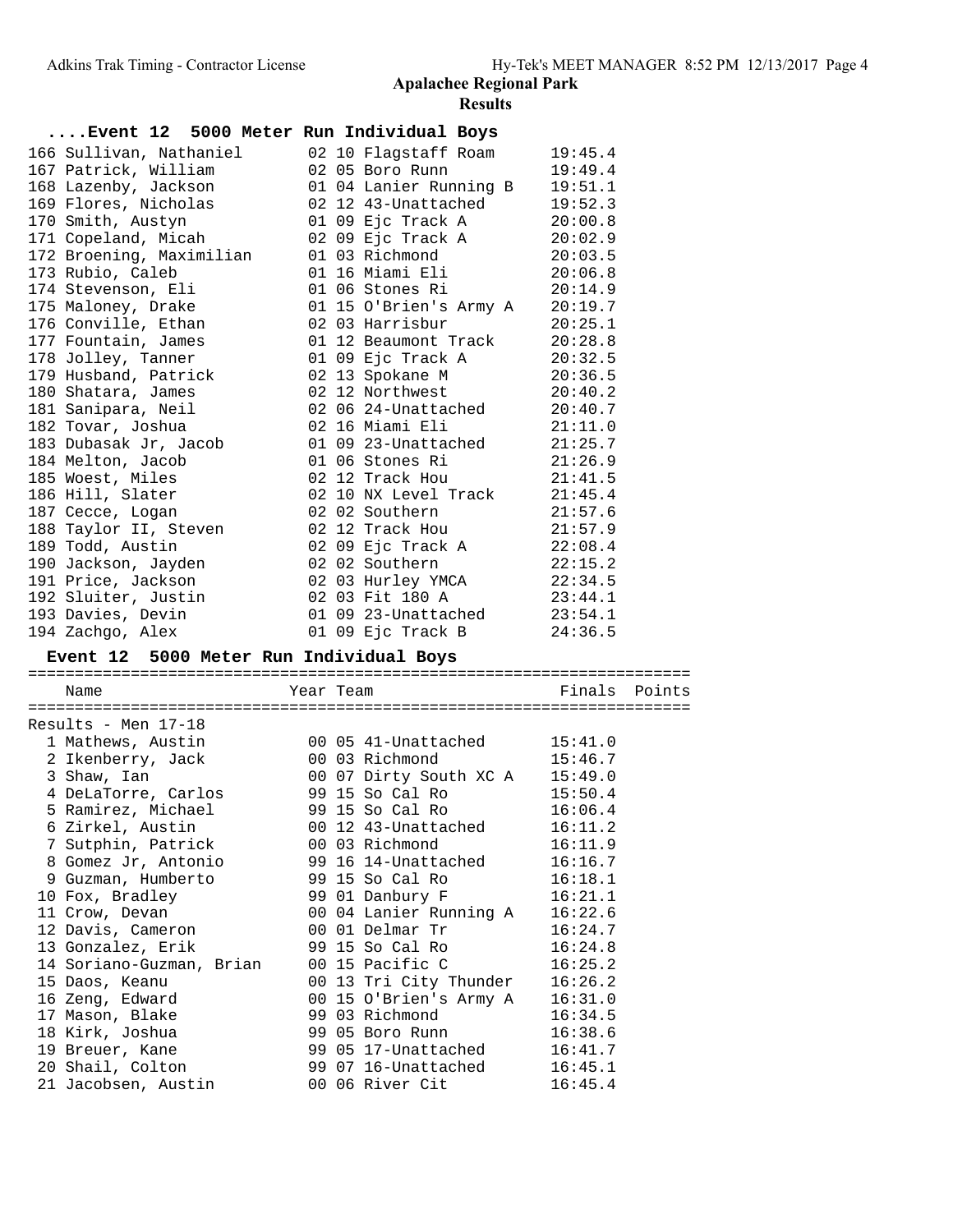| Event 12 5000 Meter Run Individual Boys |  |                                          |                    |
|-----------------------------------------|--|------------------------------------------|--------------------|
| 22 Wisniewski, Jacob                    |  | 00 07 Dirty South XC A                   | 16:47.0            |
| 23 Cantu, Alexander                     |  | 99 15 Pacific C                          | 16:48.9            |
| 24 Coniaris, Lucas                      |  | 00 07 Dirty South XC A                   | 16:50.6            |
| 25 Gandy, Andrew                        |  | 00 12 Track Hou                          | 16:50.8            |
| 26 Burke, Matthew                       |  | 00 01 Danbury F                          | 16:52.2            |
| 27 Shelp, Christopher                   |  | 99 04 Lanier Running A                   | 16:52.9            |
| 28 Hagerman, Alan                       |  | 00 10 Flagstaff Roam                     | 16:54.2            |
| 29 Milton, Nate                         |  | 00 10 Flagstaff Roam                     | 16:55.5            |
| 30 Kruithof, Tyler                      |  | 99 06 River Cit                          | 16:55.6            |
| 31 Segura, Anthony                      |  | 00 15 O'Brien's Army A                   | 16:57.3            |
| 32 McAndrew, Patrick                    |  | 00 03 Richmond                           | 16:59.0            |
| 33 Wirth, Grant                         |  | 00 05 Boro Runn                          | 17:02.5            |
| 34 Guldino, Francis                     |  | 00 12 Family Po                          | 17:04.9            |
| 35 Anderson, Keaton                     |  | 00 03 Harrisbur                          | 17:05.0            |
| 36 Kawanishi, Matthew                   |  | 00 07 Dirty South XC A                   | 17:07.3            |
| 37 Dombroski, Nicholas                  |  | 00 07 Potter's                           | 17:07.9            |
| 38 Ivey, Franklin                       |  | 99 16 14-Unattached                      | 17:11.7            |
| 39 Romero, Andres                       |  | 00 15 33-Unattached                      | 17:13.3            |
| 40 Miller, Davin                        |  | 00 07 Dirty South XC A                   | 17:13.6            |
| 41 Abeyagunawardene, Hashan             |  | 00 09 Triple Th                          | 17:15.8            |
| 42 Locke, Christian                     |  | 99 06 Stones Ri                          | 17:16.0            |
| 43 Hippensteel, Luke                    |  | 99 12 43-Unattached                      | 17:16.8            |
| 44 Hernandez, Issac                     |  | 99 04 45-Unattached                      | 17:20.3            |
| 45 Lantz, Michael                       |  | 00 13 37-Unattached                      | 17:21.0            |
| 46 Cuatlayotl, Luis                     |  | 00 15 Pacific C                          | 17:22.3            |
| 47 Che, Dylan                           |  | 99 15 O'Brien's Army A<br>00 03 Richmond | 17:22.3<br>17:22.5 |
| 48 Witherow, Avery<br>49 Robbins, Jacob |  | 99 11 34-Unattached                      | 17:22.9            |
| 50 Gabbard, Samuel                      |  | 99 07 Southeast                          | 17:23.1            |
| 51 Dominguez, Justin                    |  | 00 15 Pacific C                          | 17:25.8            |
| 52 Miller, Caleb                        |  | 99 07 Dirty South XC A                   | 17:27.2            |
| 53 Winston, Bradley                     |  | 00 07 Southeast                          | 17:29.8            |
| 54 Ashley, Ethan                        |  | 00 13 Cascade Striders                   | 17:30.4            |
| 55 Reyes, Roger                         |  | 00 16 Miami Eli                          | 17:30.7            |
| 56 Robinson, Andrew                     |  | 00 06 River Cit                          | 17:32.1            |
| 57 Van Batenburg, Aiden                 |  | 99 Ol Nashua PA                          | 17:32.6            |
| 58 Duchesneau, Garrett                  |  | 99 10 Peak Perf                          | 17:33.1            |
| 59 Robinson, Carter                     |  | 00 04 Lanier Running B                   | 17:36.9            |
| 60 Ulibarri, Jon                        |  | 99 10 Flagstaff Roam                     | 17:38.9            |
| 61 Andrews, Clancy                      |  | 00 13 35-Unattached                      | 17:41.6            |
| 62 Solis, Oscar                         |  | 99 15 33-Unattached                      | 17:42.9            |
| 63 Mills, Jacob                         |  | 00 09 23-Unattached                      | 17:44.7            |
| 64 Szekrenyi, Mark                      |  | 00 15 O'Brien's Army B                   | 17:46.6            |
| 65 Nicanor-Bartolo, Mateo               |  | 99 15 Pacific C                          | 17:48.6            |
| 66 Tinsley, Ryan                        |  | 00 03 Richmond                           | 17:49.0            |
| 67 Bridge, Jeremy                       |  | 00 01 Nashua PA                          | 17:49.2            |
| 68 Clarke, Mitchell                     |  | 00 07 Dirty South XC B                   | 17:57.5            |
| 69 Christians, Tyler                    |  | 00 10 Kokopelli                          | 17:59.3            |
| 70 Molvar, Joshua                       |  | 99 01 02-Unattached                      | 18:00.0            |
| 71 Zuniga, Jesus                        |  | 99 15 Pacific C                          | 18:02.5            |
| 72 Ray, Braden                          |  | 00 04 Arrowhead Racing                   | 18:03.4            |
| 73 Koch, John                           |  | 99 05 Boro Runn                          | 18:04.3            |
| 74 Nelson-Broderick, Peter              |  | 00 04 45-Unattached                      | 18:04.7            |
| 75 Salazar, Gianni                      |  | 00 16 Miami Eli                          | 18:05.2            |
| 76 Jordan, Owen                         |  | 99 04 45-Unattached                      | 18:11.5            |
| 77 Garcia, Baltazar                     |  | 00 14 Fast Trac                          | 18:19.4            |